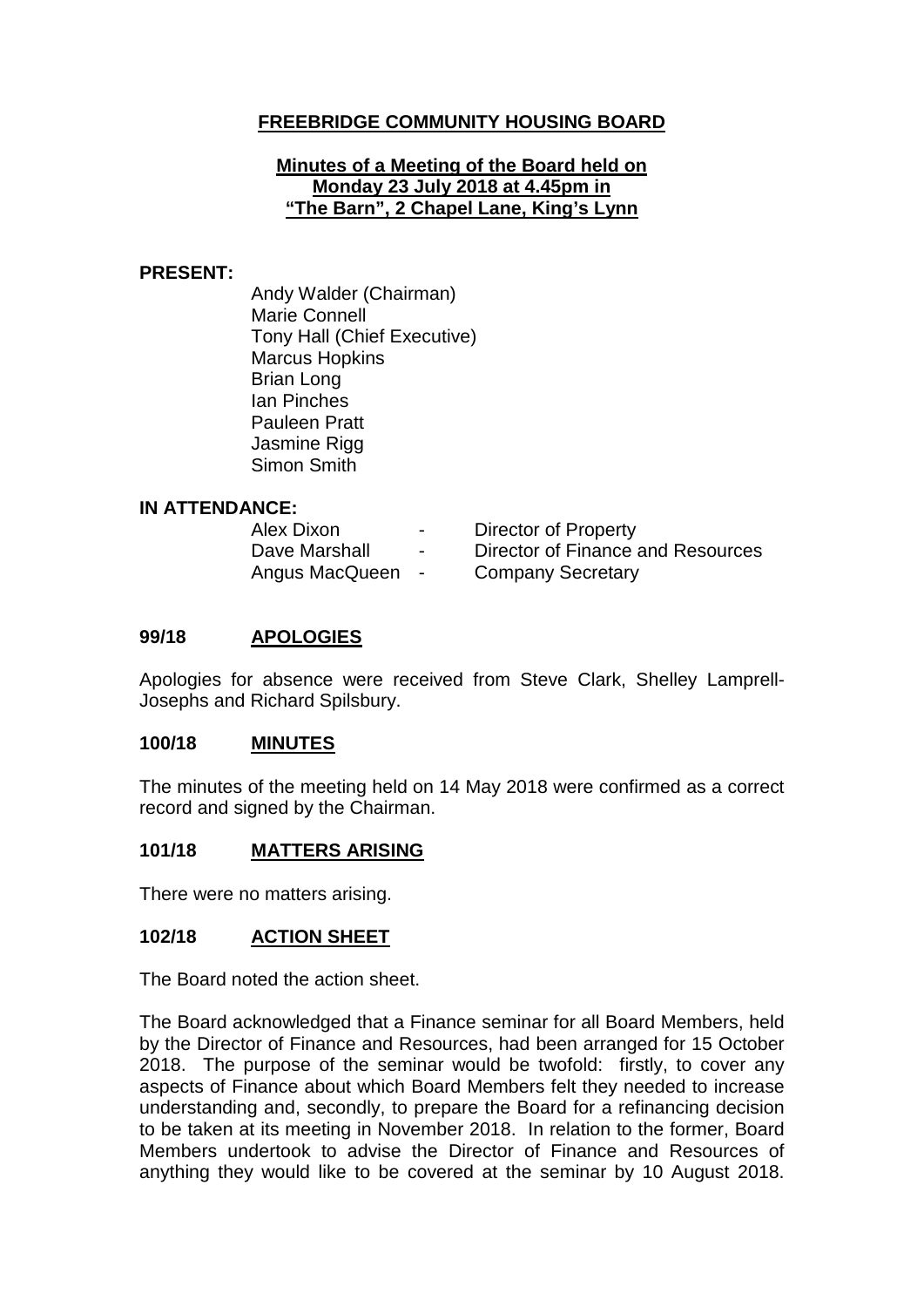Two hours had been provisionally allocated for the seminar, but this would be reviewed if necessary.

In answer to a question, the Chief Executive said that he and his counterpart at the Borough Council had written a joint letter to the Chair of Homes England regarding funding for the planned development at West Winch. To date, they had not received a reply. They would consider contacting the local Member of Parliament.

# **103/18 DECLARATIONS OF INTEREST**

There were no declarations of interest.

# **104/18 CHAIRMAN'S UPDATE**

In addition to his usual weekly meetings with the Chief Executive, the Chairman described the following activities that he had undertaken since the last meeting:

- He had been part of the panel which had shortlisted and then interviewed two candidates for the position of Independent Specialist on the Bridgegate Homes Board.
- He had met with his two Chair mentors.
- He had had networking meetings with other local housing association Chairs. There was interest in working together to provide Board Member training.

### **105/18 MANAGEMENT TEAM UPDATE**

A written update from the Management Team had been previously circulated and was noted by the Board.

The written update covered the following issues:

- Procurement Approval Levels
- Proposed Changes to Scheme of Delegation
- Potential Funding Changes
- Changes to Board Member Declaration of Interest
- Pensions Update
- Local Government Pension Scheme Pension Policy Statement
- Total Reward
- Lean Training for Managers and Lean Process Reviews
- Fire at St Edmundsbury Road
- Hillington Square Visit
- Discovery Centre
- Health and Safety
- National Housing Federation East of England Regional Leadership Forum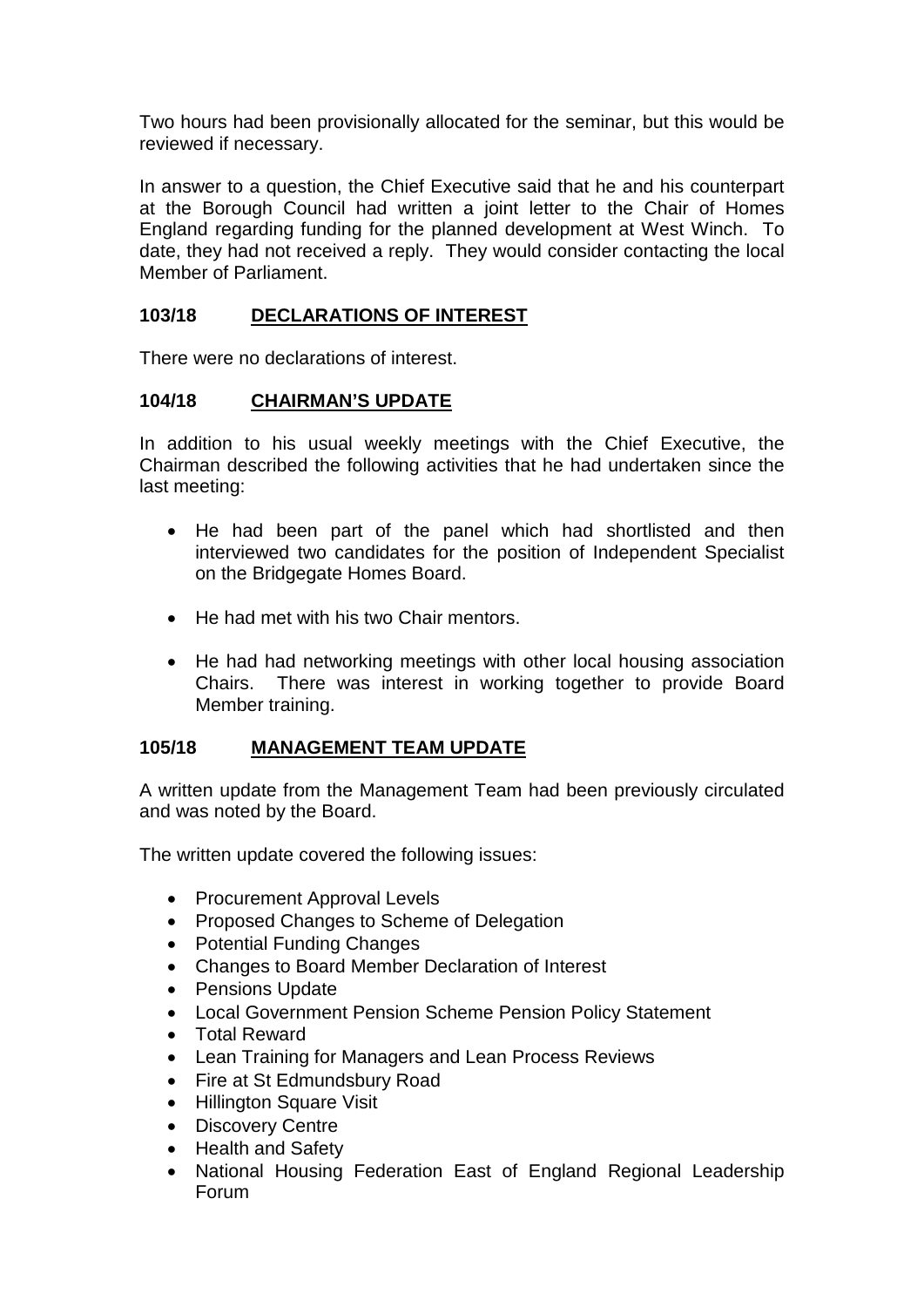• Development Update

The top two bullet points required decisions, which were agreed as follows:

### **RESOLVED:**

1) That the following procurement approval levels be added to the List of Delegated Authorities and Limits (Appendix 2 to the Financial Regulations):

| <b>Health and Safety Manager</b> | £10k to place orders and approve |
|----------------------------------|----------------------------------|
|                                  | invoices                         |
| <b>Head of Service Delivery</b>  | £50k to place orders and approve |
| (Property Services)              | invoices. £1k to approve special |
|                                  | requests.                        |

2) That the scheme of delegation to the Director of Finance and Resources (Standing Order 10) be amended to read as follows *(additional words in italics)*:

6.1 Authority to sell properties under the Preserved Right to Buy, Voluntary Right to Buy and Right to Acquire in accordance with the powers and responsibilities of the Association. Authority to take legal action for a suspension of the Right to Buy *and Right to Acquire*. Authority to deal with matters relating to the repayment of discount on former Preserved Right to Buy *and Right to Acquire* sales including the execution of documents. The Legal Services Manager shall be the Authorised Representative for the purpose of this delegation.

### **106/18 PERFORMANCE PACK**

Confidential item

### **107/18 AUDIT COMMITTEE RECOMMENDATIONS**

The Board received a report which introduced the recommendations of the meeting of the Audit Committee held on 9 July 2018.

Recommendations 1 and 2, as listed in the report, were considered under item 10 of the agenda (minute number 108/18 below), and recommendations 3, 4 and 5 were considered under item 11 of the agenda (minute number 109/18 below).

In relation to recommendation 6, the Board noted the reasons for the Audit Committee's recommendation, and

**RESOLVED:** That it be recommended to the next three Annual General Meetings that Mazaars LLP be appointed as Auditor for the Association.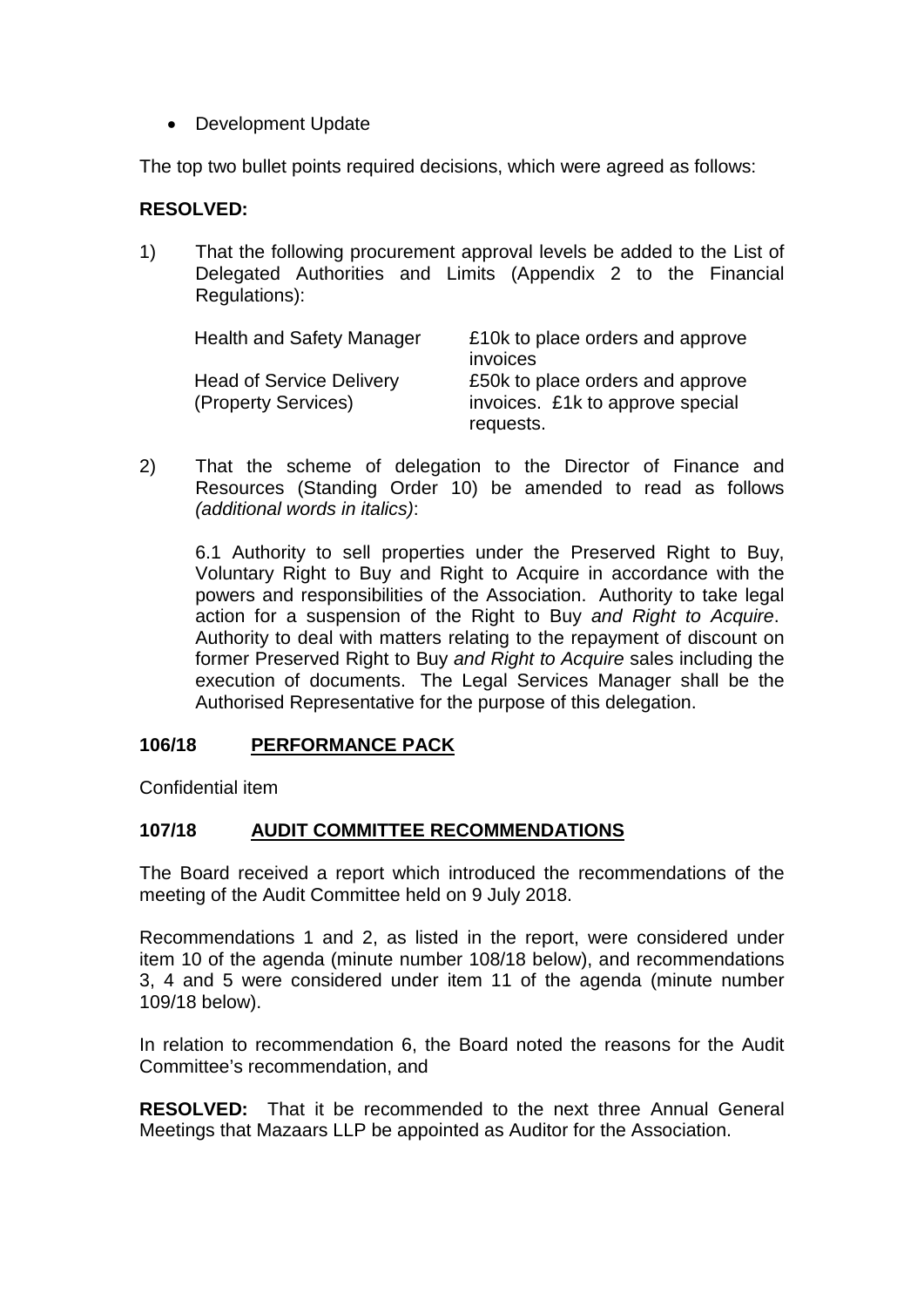### **108/18 INTERNAL CONTROLS ASSURANCE ANNUAL REPORT 2017/18**

The Director of Finance and Resources presented the Internal Controls Assurance Annual Report 2017/18. The report explained the requirements of the business assurance exercise and the approach that the Association had chosen to adopt, and presented evidence from a wide variety of internal and external sources.

The Board acknowledged that this was an important report, bringing together a number of work streams which had taken place throughout the year.

The Board noted in particular the statement on internal controls, which it was required to approve for inclusion in the statutory accounts. This was a significant statement, confirming that the Board was satisfied that adequate systems of internal control had existed within the organisation during the year.

It was noted that the report highlighted issues at Property Services. It was stressed that Freebridge's own systems of internal control had identified these issues and they were being addressed by management. The Board had been kept fully informed and now had a key role in supporting management to deliver improvements.

The Board observed that a large number of compliments had been received and asked that its thanks be passed on to the staff involved.

Having noted the recommendations of the Audit Committee, the Board

### **RESOLVED:**

- 1) That the Internal Controls Assurance Annual Report 2017/18, as presented, be approved.
- 2) That the statement on internal controls, as presented, be approved for inclusion in the Association's statutory financial accounts 2017/18.

### **109/18 DRAFT STATUTORY ACCOUNTS 2017/18**

The Director of Finance and Resources presented a report which detailed the Association's draft statutory accounts 2017/18, including the Board of Management Report, Strategic Report, Auditor's Report and Financial Statements. Also presented for approval were the Audit Findings Report 2017/18 and the Letter of Representation to the External Auditor.

The Director of Finance and Resources advised that he had received an email that afternoon from the External Auditor which may result in some minor changes being required to the statutory accounts. The Board was content that these could be approved by the Chairman, Chief Executive and Company Secretary at the point of signing.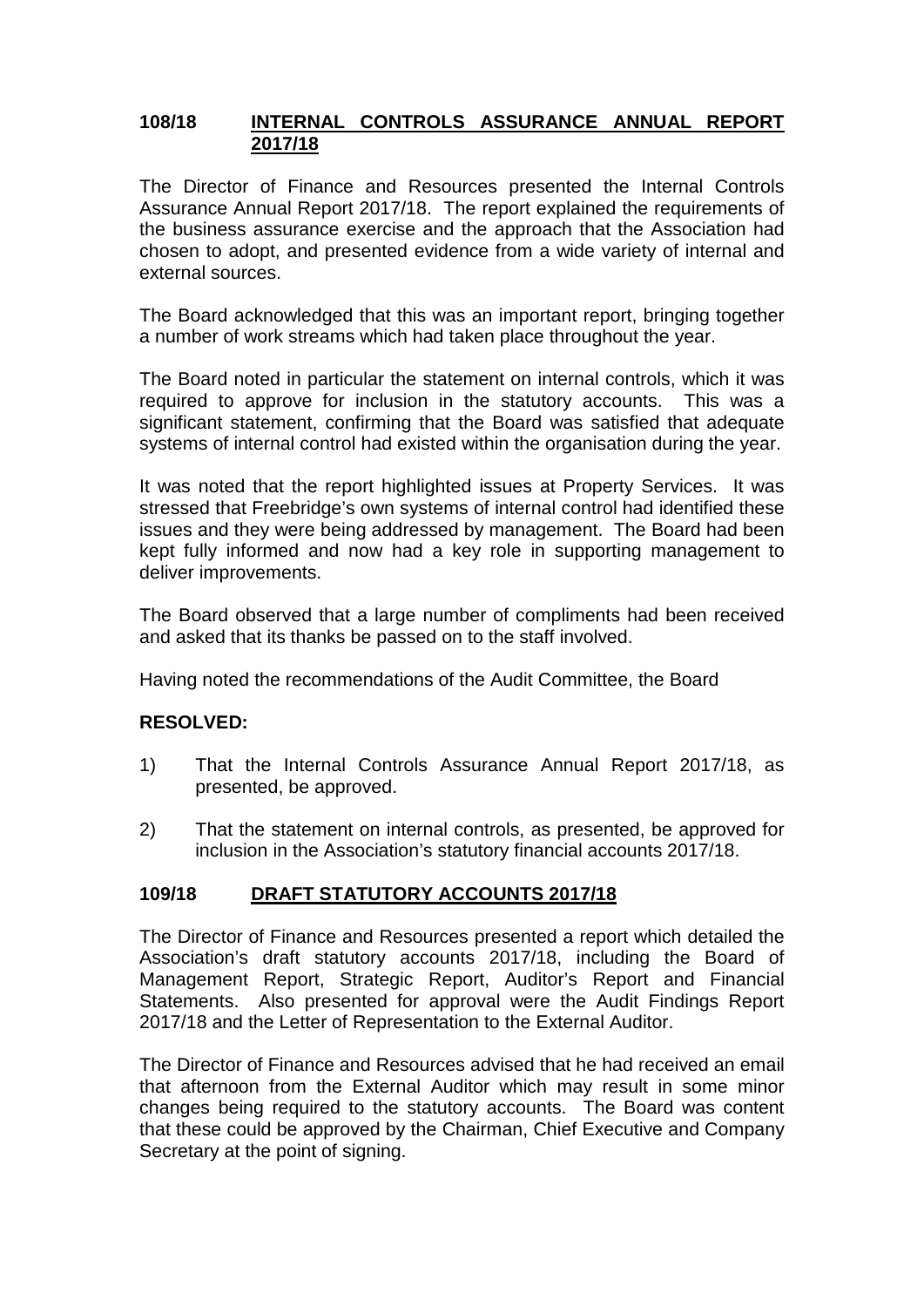### **RESOLVED:**

- 1) That the statutory accounts 2017/18 be approved, subject to any minor, non-material changes which may be required.
- 2) That delegated authority be given to the Chairman, Chief Executive and Company Secretary to approve any minor, non-material changes to the statutory accounts at the point of signing.
- 3) That the Audit Findings Report 2017/18 be approved for submission to the Regulator of Social Housing.
- 4) That the Letter of Representation be approved for signature by the Chief Executive.

### **110/18 BOARD'S REPORT TO THE ANNUAL GENERAL MEETING**

The Chief Executive presented a report which sought approval for the Board's Report to the 2018 Annual General Meeting.

**RESOLVED:** That the Board's Report to the 2018 Annual General Meeting be approved, as presented.

### **111/18 RULE AMENDMENTS**

The Company Secretary presented a report which set out draft Rule amendments for approval to be taken forward to the 2018 Annual General Meeting.

It was highlighted that, although the Board had requested the inclusion of a casting vote for the Chairman at General Meetings, this had been omitted from the drafting on legal advice. The reasons for the omission were that the inclusion of a casting vote would be contrary both to the Companies Act 2006 and to the latest version of the National Housing Federation Model Rules. The Board accepted this advice.

The Board stressed the importance of increased engagement with shareholders. The Company Secretary responded that he was intending to organise a lunch for shareholders mid-way between Annual General Meetings, at which they could be updated on the business and have a chance to ask questions. He had also amended the proxy form, to make it easier for shareholders to appoint the Chairman as their proxy at General Meetings, so that their vote was not wasted if they could not attend.

**RESOLVED:** That the 2018 Annual General Meeting be recommended to adopt the Rule amendments, as presented.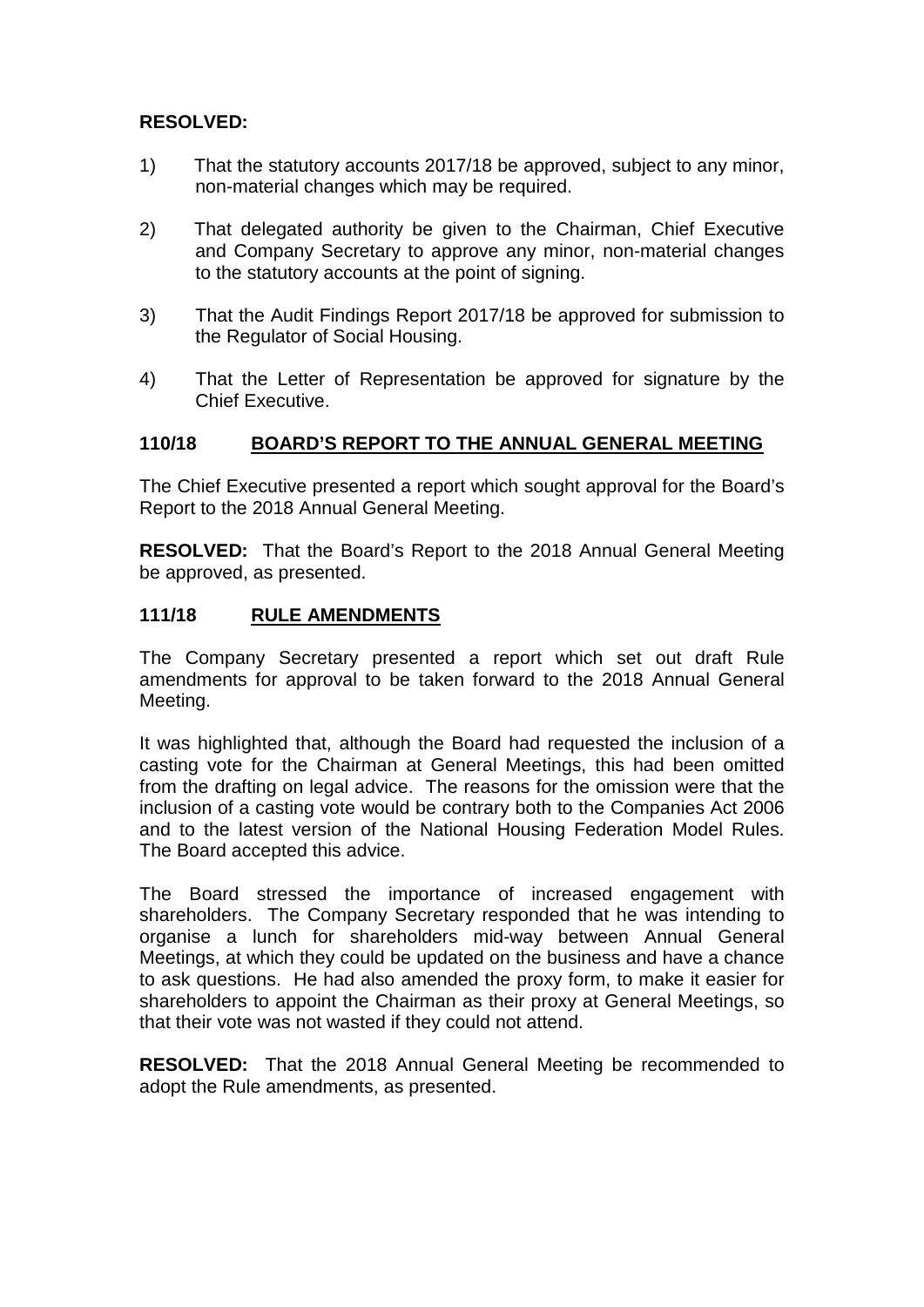### **112/18 DRAFT ANNUAL GENERAL MEETING NOTICE OF MEETING AND AGENDA**

The Company Secretary presented a report which sought approval for the draft notice of meeting and agenda for the 2018 Annual General Meeting.

It was noted that, since the draft notice of meeting and agenda had been produced, the time of the Annual General Meeting had changed from a 6.30pm start to a 1.30pm start. It was hoped that this earlier start time would encourage more tenant shareholders to attend.

**RESOLVED:** That the draft notice of meeting and agenda for the 2018 Annual General Meeting be approved, as presented, subject to amending the start time.

### **113/18 PROCUREMENT STRATEGY**

The Director of Finance and Resources presented a report which introduced a new Procurement Strategy.

In answer to questions, the Director of Finance and Resources made the following points:

- There was not expected to be any significant change to procurement regulations following the United Kingdom's exit from the European Union.
- Freebridge's ICT systems were fit-for-purpose to support the Procurement Strategy.
- Adherence to Freebridge's values would be a key part of tender evaluation.

The Board welcomed the new Strategy, which would provide a more planned approach to procurement. This would lead to additional assurance in terms of compliance and potentially to cost savings.

The Chief Executive thanked the Finance team for their hard work in preparing the Strategy. He also reported that feedback from key suppliers was that they appreciated the new, more planned, approach to procurement.

**RESOLVED:** That the Procurement Strategy be approved, as presented, including the revisions to the Procurement Policy and annual approval and delegation of procurement activity to the Management Team.

### **114/18 VALUE FOR MONEY STRATEGY**

The Director of Finance and Resources presented a report which introduced a new Value for Money Strategy.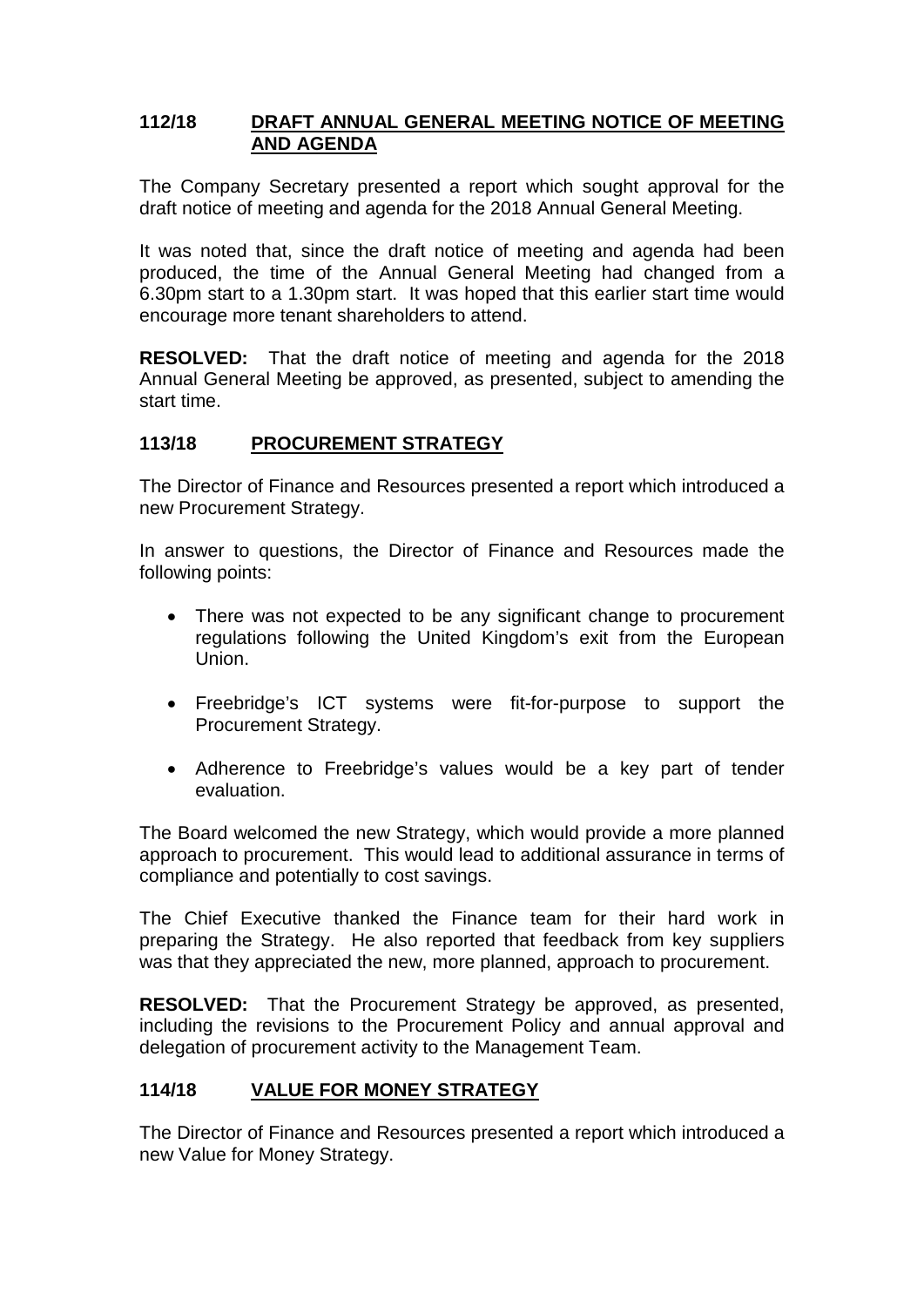The Director of Finance and Resources highlighted the financial targets that were included within the Strategy and said that these would be monitored on a quarterly basis.

In answer to a question, the Director of Finance and Resources stated that intended efficiency savings would be incorporated into the Financial Plan once the new funding arrangements were in place.

### **RESOLVED:**

- 1) That the Value for Money Strategy be approved, as presented, including the revisions to the Value for Money Policy.
- 2) That the financial targets within the Strategy be approved.

#### **115/18 AMENDMENT TO THE LOAN FACILITY DATED 3 APRIL 2006**

Confidential item

#### **116/18 AMENDMENTS TO STANDING ORDER 8, "DELEGATED AUTHORITY TO THE DIRECTOR OF PROPERTY" AND STANDING ORDER 13, "INVESTMENT APPRAISAL, LAND BANKING AND ASSET DISPOSAL"**

The Company Secretary presented a report which proposed amendments to Standing Order 8, "Delegated Authority to the Director of Property" and Standing Order 13, "Investment Appraisal, Land Banking and Asset Disposal". (The Company Secretary apologised that the report erroneously referred to Standing Order 13 as "Standing Order 14".)

### **RESOLVED:**

1) That Standing Order 8 be amended at section 3.6 as follows *(additional wording in italics)*:

> "Authority to complete transfers of land or dwellings *to or* from the Council *or private landowners* to rectify errors in stock transfer plans *or errors in sales previously made by the Council, up to a consideration of £10,000.*"

2) That Standing Order 13 be amended as presented at Appendix 1 to the report.

### **117/18 AMENDMENTS TO BOARD MEMBER AGREEMENT FOR SERVICES – DATA PROTECTION SECTION**

The Company Secretary presented a report which proposed amendments to the Board Member Agreement for Services, to bring it in line with new data protection legislation and Freebridge Policy.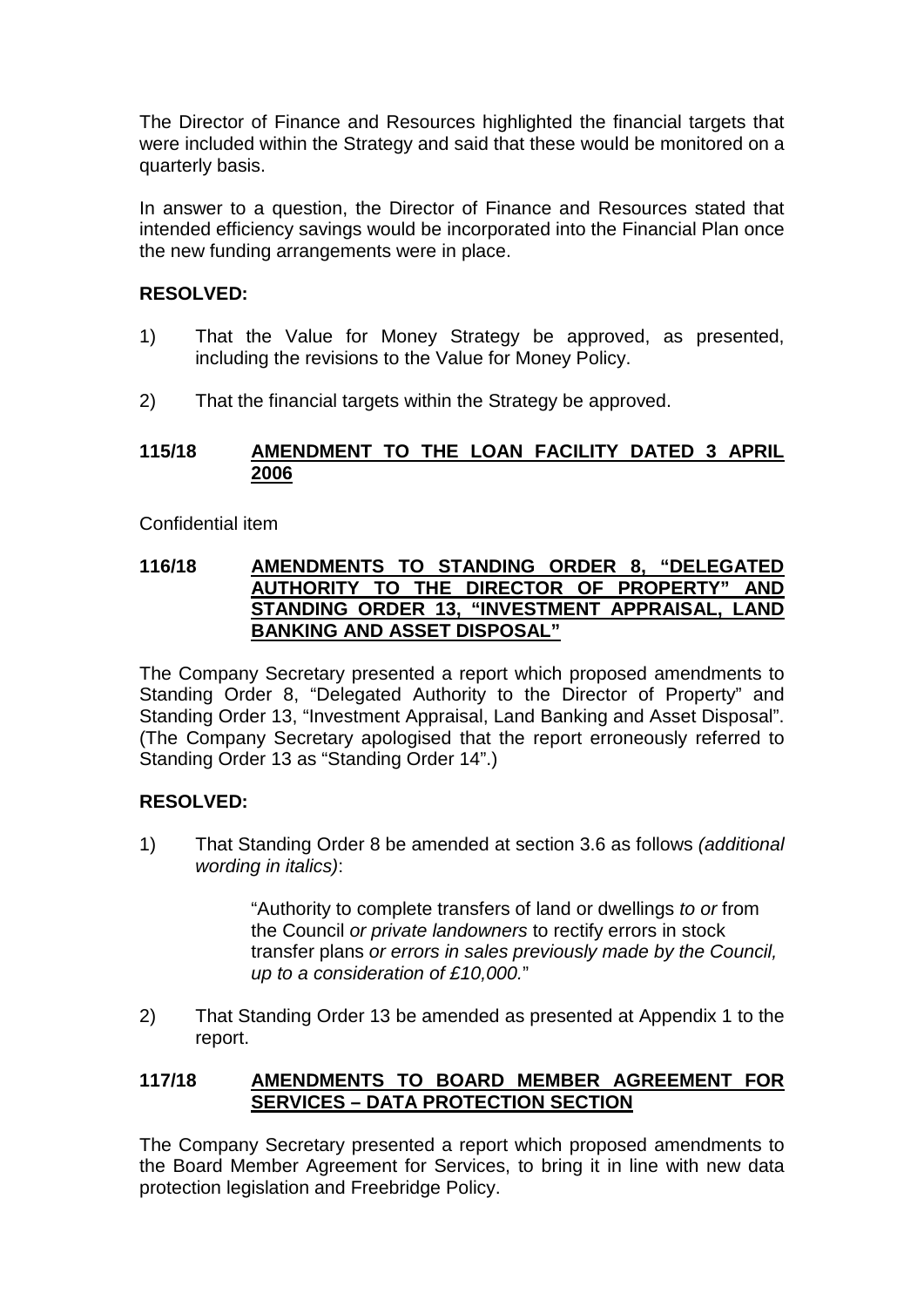**RESOLVED:** That the amendments to section 14 of the Board Member Agreement for Services, as set out in the report, be approved.

### **118/18 GOVERNANCE COMMITTEE RECOMMENDATION AND INFORMATION ITEM**

### **(a) Governance Committee Recommendation**

The Board considered the recommendation of the Governance Committee meeting held on 2 July 2018.

All Board Members had previously been circulated with the career details of Mr Britch and the background to the recommendation had been set out in the Governance Committee minutes.

**RESOLVED:** That Michael Britch be appointed to the Bridgegate Homes Board as an Independent Specialist.

# **(b) Governance Committee Information Item**

The Board noted the Governance Improvement Action Plan which had been approved by the Governance Committee at its meeting on 2 July 2018, and which the Committee had specifically asked to be brought to the Board's attention.

# **119/18 ANNUAL REPORT FOR TENANTS 2017/18**

The Board considered a report which sought approval for the Annual Report for Tenants 2017/18.

The Board requested that the following changes be made to the document:

- Include a reference to the work being carried out on current stock.
- Include a reference to Freebridge's commitment to communities outside King's Lynn.
- Include a reference to the fact that Freebridge is always keen to hear from individuals interested in joining the Tenant Panel.

**RESOLVED:** That the Annual Report for Tenants 2017/18 be approved for publishing to Freebridge's tenants, subject to the amendments listed above.

# **120/18 MEETINGS TIMETABLE 2019**

The Company Secretary presented a report which sought approval for the 2019 timetable for Board and Committee meetings and the Annual General Meeting.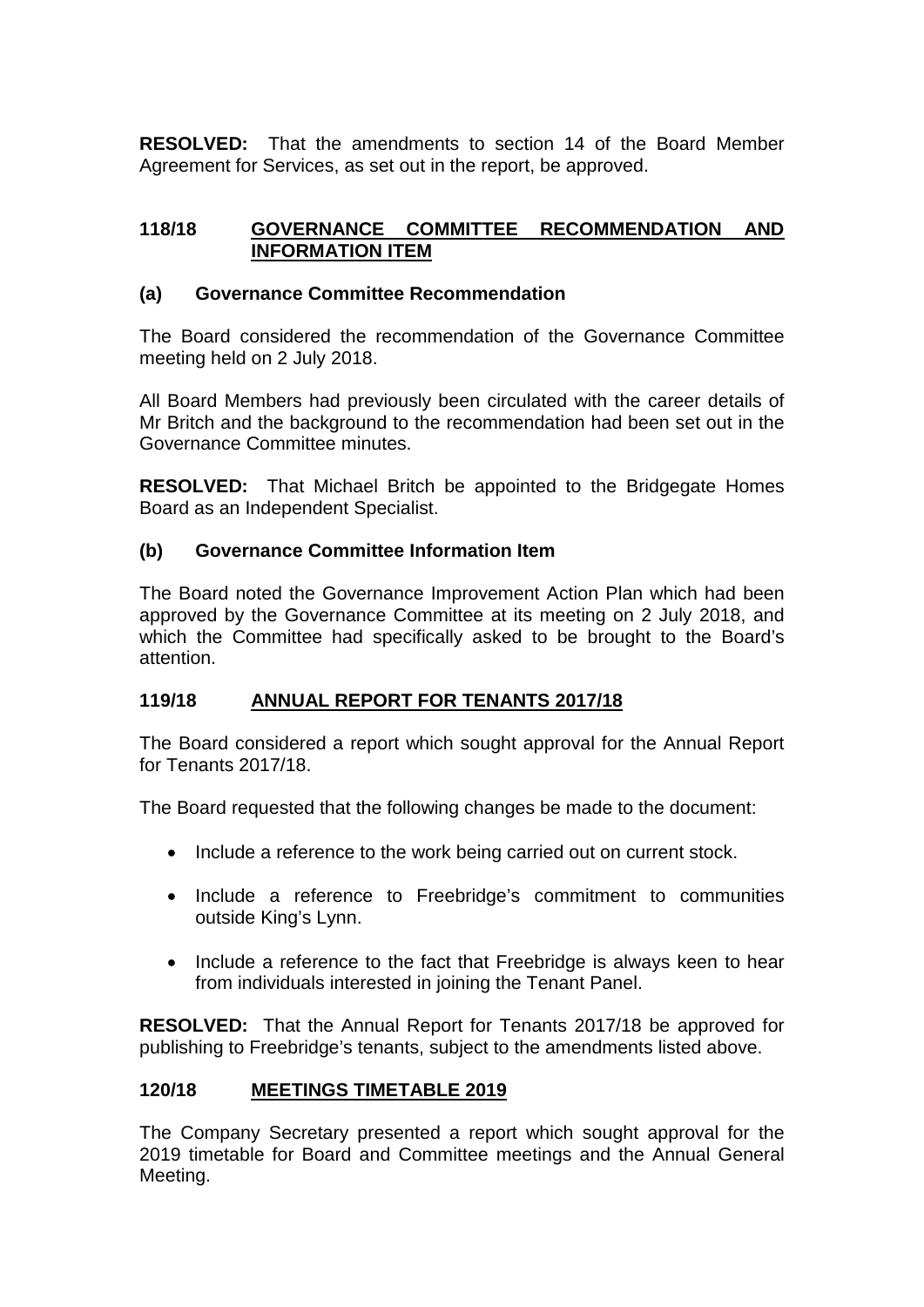In answer to a question, the Chief Executive undertook to give consideration as to how the Tenant Panel could best be included in Board strategy afternoons.

**RESOLVED:** That the meetings timetable for 2019 be agreed, as presented.

### **121/18 ASSET MANAGEMENT STRATEGY**

The Director of Property presented a report which introduced, for discussion, the revised Asset Management Strategy, incorporating input from the Board provided at the strategy afternoon on 11 June 2018.

In answer to questions, the Director of Property confirmed that the revised Strategy allowed for occasions when tenants did not wish for refurbishment works to be undertaken in their homes. It was also a requirement of the Decent Homes Standard that tenants could not be forced to accept refurbishment works. An exception to this was if health and safety could be put at risk.

The Board acknowledged that the revised Strategy aimed to keep people in their homes for as long as possible and to help them to retain their independence, including through the installation of aids and adaptations as necessary. In response to a question, the Director of Property confirmed that Freebridge would work with health services to ensure that tenants could leave hospital and return to their own homes at the earliest opportunity. The Board requested the following changes to the fourth bullet point under section 3.5 *(additional words in brackets)*:

"Have a comprehensive policy and process for a programme of Aids & Adaptations to enable Tenants to continue to live in their homes independently as *they age and* their needs change*, including working with other agencies as appropriate*."

The Board noted that it had been intended to present the revised Strategy to the Board's next meeting, in November, for adoption. However, as there were only minor amendments to make before the document was finalised, this was considered to be an unnecessary delay; the Chairman could approve the final version.

The Board asked that the revised Strategy be shared with the Tenant Panel.

**RESOLVED:** That the revised Asset Management Strategy be adopted as presented, subject to the inclusion of the minor amendments described above and the final version being approved by the Chairman.

# **122/18 PLACESHAPING STRATEGY**

The Chief Executive presented a report which introduced, for discussion, the revised Placeshaping Strategy, incorporating input from the Board provided at the strategy afternoon on 11 June 2018.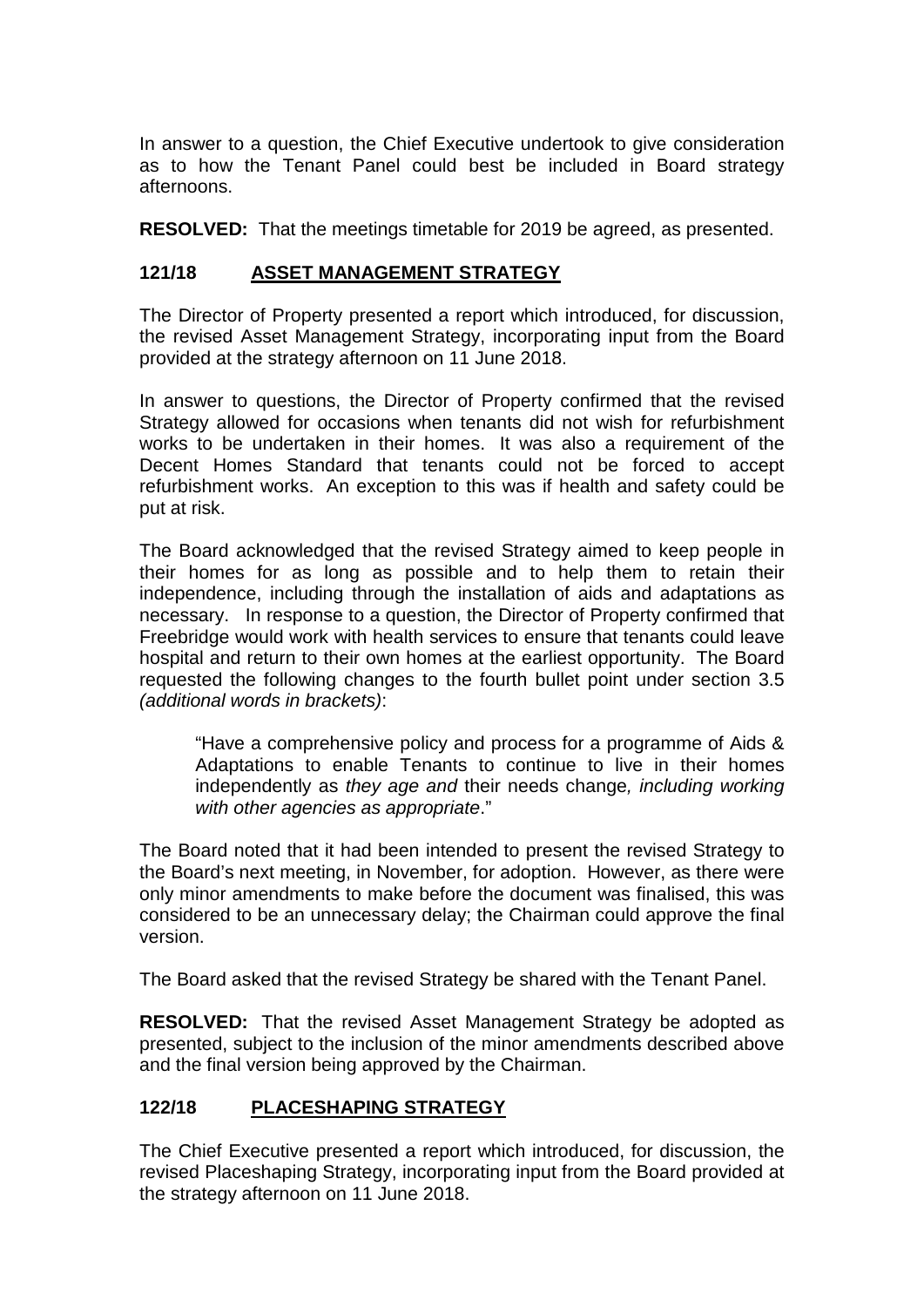The Board requested that additions be made to the document, as follows:

- More evidence on how projects would be evaluated and on how communities would be prioritised.
- More on partnership working.
- More on risks and how these would be mitigated.
- More on how the policy objectives would be met.

A Board Member expressed concern that one of the policy objectives referred to the "sense of deprivation" in some communities; this could suggest that deprivation was not real. The Chief Executive responded that this form of wording had been agreed by the Placeshapers organisation nationally.

The Board asked that the document be revised and presented to its next meeting for further discussion. The urgency and importance of assisting communities were acknowledged. Board Members offered to help with the development of the document.

# **123/18 PROCUREMENT APPROVAL**

Confidential item

# **124/18 PROMOTION OF A CLOSE RELATIVE OF AN EXISTING EMPLOYEE**

The Board noted a report which described the promotion of a close relative of an existing employee.

### **125/18 URGENT ACTIONS TAKEN**

The Board noted the following requests for urgent action that had been approved:

- Provision of a Tenancy to a Close Relative of an Existing Employee
- Procurement of External Audit and Accountancy Advice
- Provision of a Tenancy to Close Relatives of Existing Employees
- Employment of Close Relatives of Existing Employees

### **126/18 COMMITTEE MINUTES**

The Board received the minutes of the Governance Committee meeting held on 2 July 2018 and of the Audit Committee meeting held on 9 July 2018.

### **127/18 FUTURE WORK PROGRAMME OF THE BOARD**

The Board noted its work programme for the ensuing year.